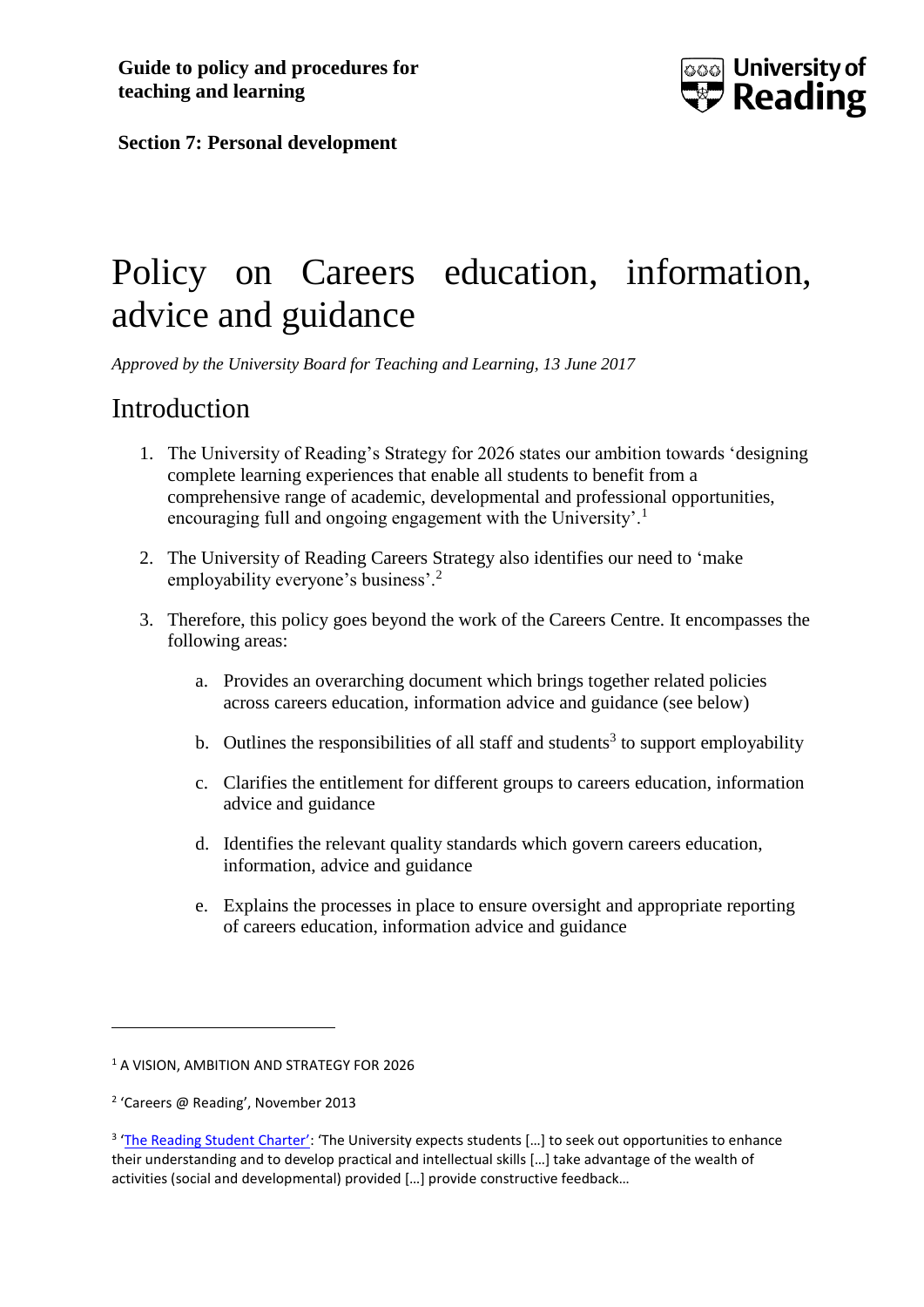

## Related policies

- 4. The University of Reading seeks to develop student employability by embedding employability within the curriculum. This area of work is detailed in a separate [Policy](http://www.reading.ac.uk/web/files/qualitysupport/Career_learning_policy_2016.pdf))  [on Career Learning: Embedding Employability](http://www.reading.ac.uk/web/files/qualitysupport/Career_learning_policy_2016.pdf)) (revised October 2016).
- 5. Where students take credit-bearing placements this is detailed in the [University Code](http://www.reading.ac.uk/nmsruntime/saveasdialog.aspx?lID=21095&sID=87193)  [of Practice on Placement Learning.](http://www.reading.ac.uk/nmsruntime/saveasdialog.aspx?lID=21095&sID=87193)
- 6. The [University Statement on Unpaid Student Placements and Internships](http://www.reading.ac.uk/web/files/cqsd/University_statement_on_unpaid_Student_Internships.pdf) outlines the considerations required by employment law and states that we reserve the right not to advertise or actively promote unpaid internships or placements.
- 7. The nature of the Careers Centre's provision is detailed in Careers' [Statement of](http://student.reading.ac.uk/~/media/careers/careers%20sos%202017.ashx?la=en)  [Service.](http://student.reading.ac.uk/~/media/careers/careers%20sos%202017.ashx?la=en)

#### Roles and responsibilities

<u>.</u>

- 8. University senior management are responsible for ensuring that employability remains a key priority and that our employability offer meets the needs of our diverse community of staff and students.
- 9. Heads of School or their designates are responsible for accountability of the School towards employability KPIs and for setting the strategy for employability enhancements across the school, with the support from colleagues in both the School and Careers.
- 10. Programme Directors and School Directors of Teaching and Learning (or their designates) are responsible for curriculum development which supports students' employability needs, and meets the requirements of the [Policy on Career Learning](http://www.reading.ac.uk/web/files/qualitysupport/Career_learning_policy_2016.pdf)) and supports the Curriculum Framework<sup>4</sup>. They can expect support for this activity from their named [Careers Consultant](http://student.reading.ac.uk/~/media/files/careers/careers%20caseload%20by%20school.ashx?la=en)<sup>5</sup>.
- 11. Academic Tutors are responsible for encouraging students to consider their employability, ensuring that any information or advice they choose to give is accurate and up-to-date and/or referring to the Careers Centre as necessary. They can expect support from the named [Careers Consultant](http://student.reading.ac.uk/~/media/files/careers/careers%20caseload%20by%20school.ashx?la=en) for the School.
- 12. Module convenors are responsible for exploring opportunities to deliver their module in a way which would increase student employability. They can expect support for this activity from their named [Careers Consultant.](http://student.reading.ac.uk/~/media/files/careers/careers%20caseload%20by%20school.ashx?la=en)
- 13. Careers Consultants are employed by the Careers Centre, with the exception of the separate service offered at Henley Business School and linked provision at University of Reading Malaysia. They are responsible for delivering impactful interventions for students within their caseload of Schools and Departments. They have a responsibility

<sup>4</sup> <http://www.reading.ac.uk/internal/curriculum-framework/cf-curriculum-framework.aspx>

<sup>5</sup> [http://student.reading.ac.uk/~/media/files/careers/careers caseload by school.ashx?la=en](http://student.reading.ac.uk/~/media/files/careers/careers%20caseload%20by%20school.ashx?la=en)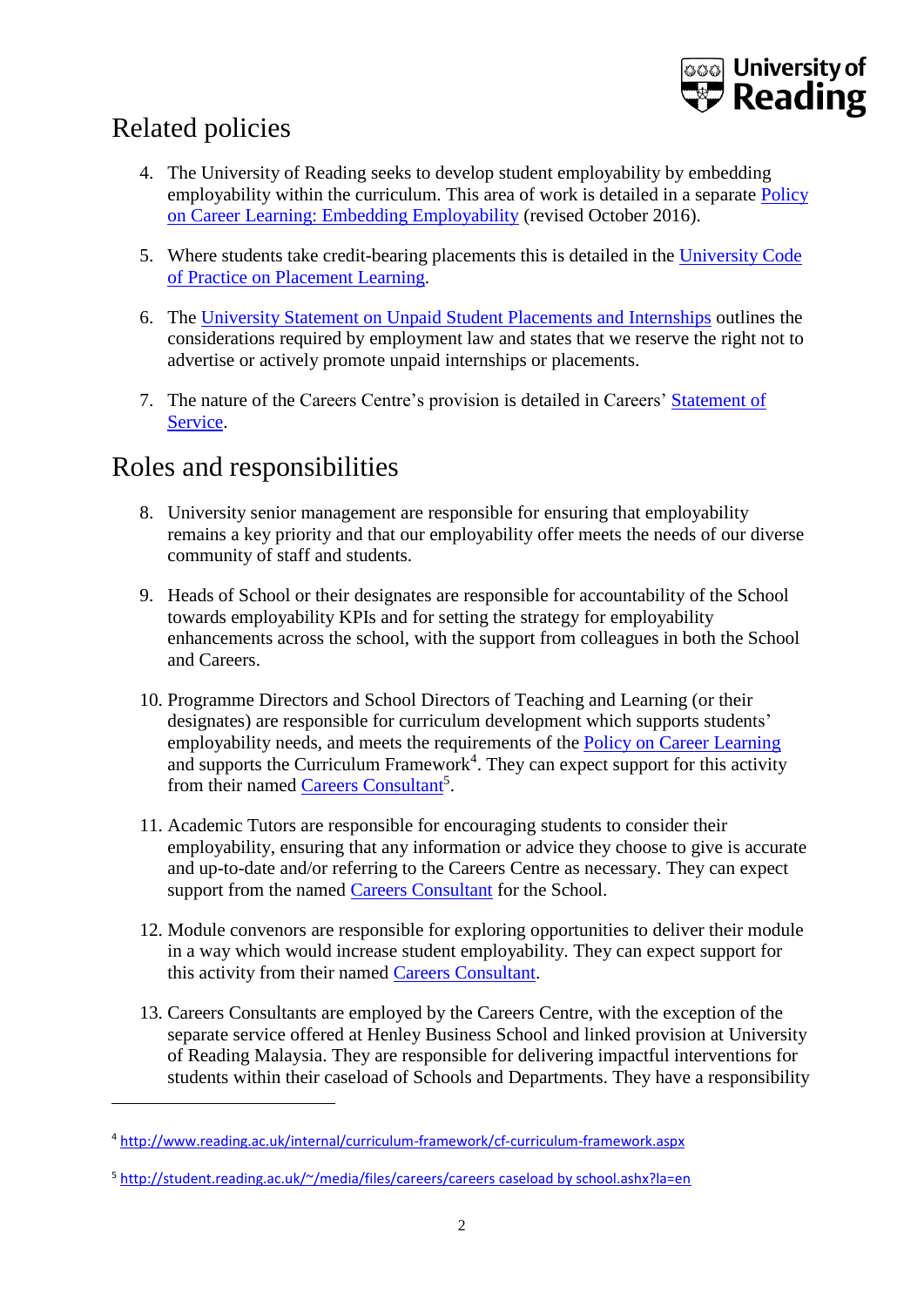to ensure academic leadership within their Schools and Departments has a strategic steer on employability initiatives and that a joined-up approach is taken to different areas of practice. They are responsible for providing data and analysis which identifies students' employability needs, and providing a recommended course of action to address this.

- 14. Placement Coordinators are responsible for supporting processes relating to creditbearing placements in their Schools and Departments. This includes sourcing placements, advising students throughout the process from application and preparation to post-placement reflection. They are also responsible for managing the administration and processes to ensure that the academic, legal and (where relevant) professional and statutory) requirements relating to placements are met.
- 15. Other professional staff in careers and employability areas are responsible for delivering their work in collaboration with colleagues, and ensuring that they are appropriately trained and supported to deliver the work meeting the quality standards below.
- 16. All students have a personal responsibility to use the opportunities provided to them by the university to enhance their employability, and to inform the Careers Centre where there is a need for provision to change.
- 17. All staff throughout the university, are responsible for noting opportunities where they in their role can support student employability. From encouraging employers to [recruit our students on My Jobs Online \(the student job board\),](http://www.reading.ac.uk/careers/employer/submit.asp) to signing employability award log documents, to recommending students visit Careers, everyone has the potential to contribute to our students' development.

#### Entitlement to support

- 18. The following groups are entitled to the following employability information, advice and guidance:
	- a. Prospective students are entitled to receive accurate and up-to-date statistics on graduate destinations from their proposed course, as well as qualitative information (such as graduate case studies) which represents the range of potential destinations
	- b. Current students, including undergraduates and postgraduates, full-time, parttime and distance learning students, are entitled to careers and employability support services (Henley Business School students receive provision for this through Henley Business Schools' separate service). This includes students temporarily suspended from their course, and those who are studying at a partner institution where the relevant Memorandum of Agreement identifies their entitlement to employability support.
	- c. Those who leave their course, whether withdrawing or completing the course, are entitled to access the provision provided for graduates, detailed in Careers' [Statement of Service](http://student.reading.ac.uk/~/media/careers/careers%20sos%202017.ashx?la=en) (Henley Business School leavers again receive provision for this through Henley Business Schools' service).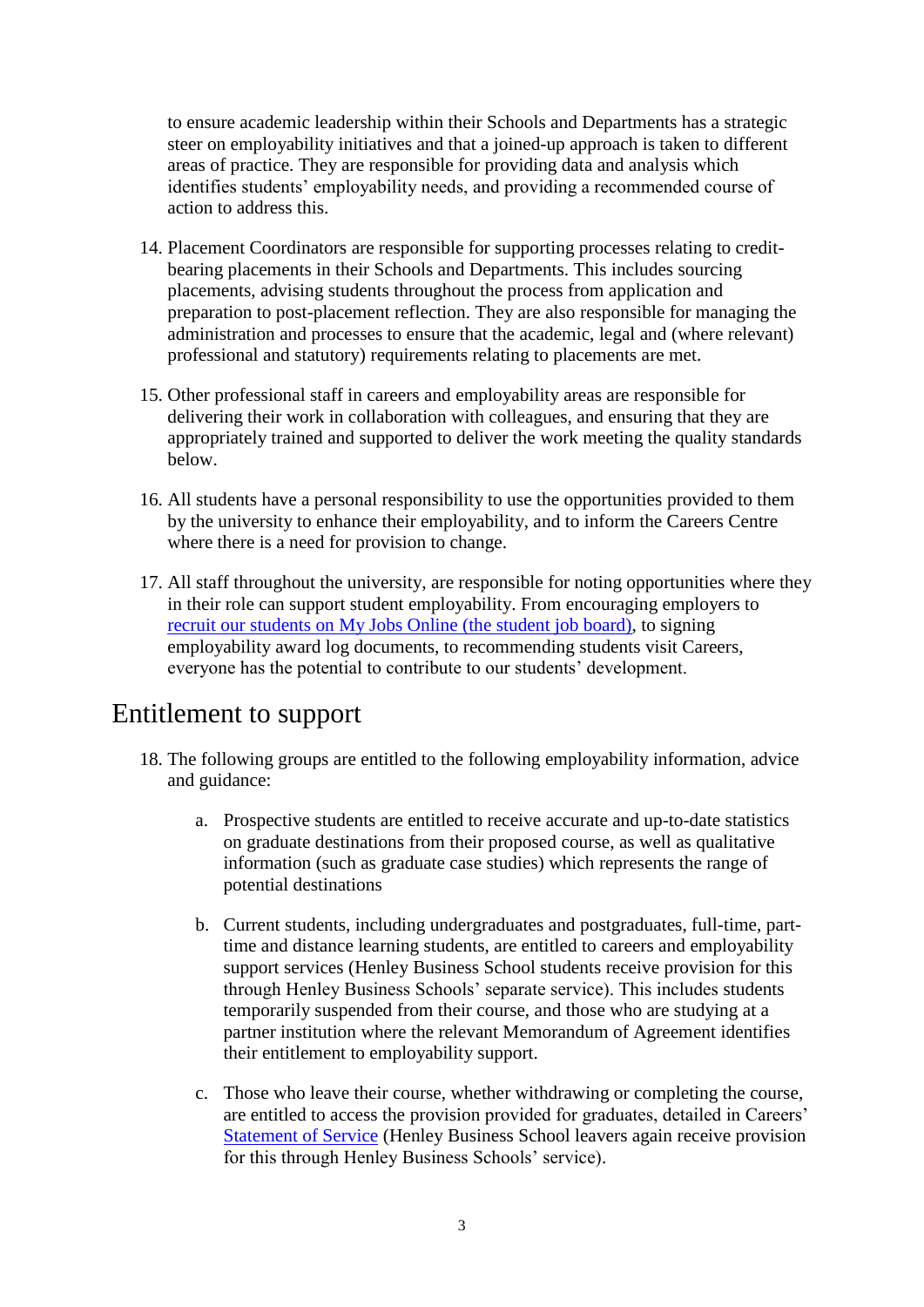d. Staff seeking support to develop their students' employability have entitlement to advice from our professional Careers Consultants linked with each School and Department. Staff are entitled to receive support for their own personal career as detailed in the [Staff Development Policy.](http://www.reading.ac.uk/internal/humanresources/WorkingatReading/humres-staffdev.aspx) They do not have access to Careers Centre services.

### Quality standards

- 19. The following quality standards govern our work in this area:
	- e. The QAA Quality Code sets out the following Expectation, which higher education providers are required to meet: 'Higher education providers have in place, monitor and evaluate arrangements and resources which enable students to develop their academic, personal and professional potential.<sup>6</sup>
	- f. The [Code of Practice](http://www.agcas.org.uk/pages/quality) of the Association of Graduate Careers Advisory Services (AGCAS), which sets out core principles of student-centred practice, quality and continuous improvement and professional competence and development for careers and employability professionals.

#### Monitoring and reporting

<u>.</u>

- 20. University-level monitoring of careers and employability takes place through the Sub-Committee for Student Experience and Employability (SCOSEE), which can expect to receive regular reports and papers from Careers.
- 21. Monitoring of employability for each school takes place annually through the SPELT process. Reporting and strategy on employability within a School takes place at School Employability Team (SET) meetings. SET meetings sit outside of the committee reporting structure and give Heads of School the opportunity to receive employability analysis and set the strategic direction for employability in that school, as well as help prepare for SPELT processes in presenting analyses of relevant data.
- 22. School Boards of Teaching and Learning (SBTL) can expect to receive regular reports and papers from the Careers Consultant reporting on the process of SET meetings.

<sup>6</sup> QAA, 2017, *UK Quality Code for Higher Education - Chapter B4: Enabling Student Development and Achievement*, p.6